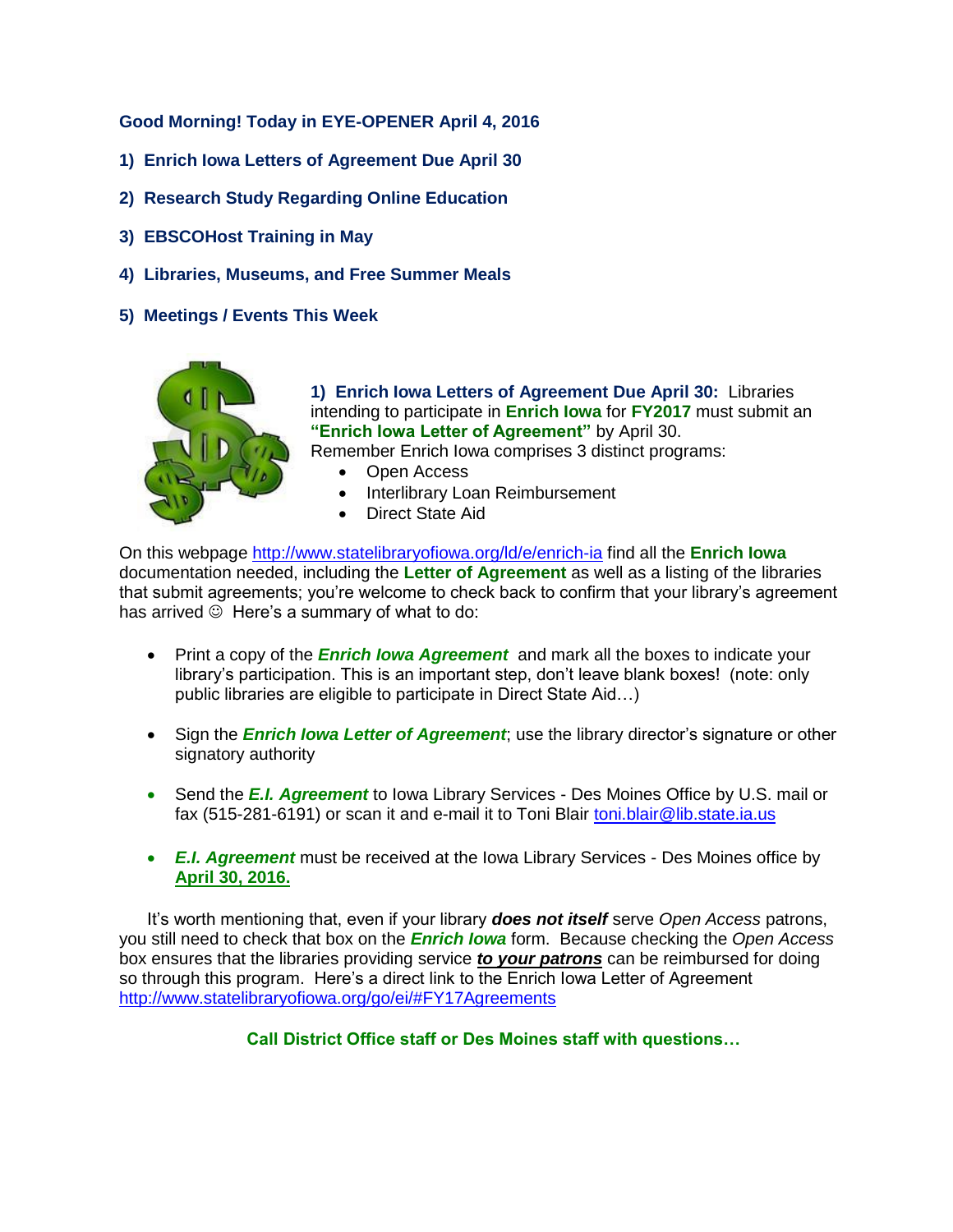## **2) Research Study Regarding Online**

**Education:** News of this opportunity comes from Alysia Peich, continuing education consultant with Iowa Library Services. You know Alysia through PLM and a host of other c.e. programs. But what you might not know is that she is currently pursuing a doctoral degree from the School of Education at Drake University. As part of her doctoral research,



Alysia is looking for people to participate in her dissertation research: *A Case Study in How Rural Adult Online Students Negotiate Barriers to Learning Online.* 

The study seeks to explore what influences the experiences of rural adult online students, and the benefits and barriers they encounter when learning online. Alysia has more:  $\mathcal{L}$ m seeking male and female adults who are currently enrolled in online courses—or have been enrolled within the past 12 months—at community colleges, colleges, and universities. I'm looking for participants who live in a Midwest state in communities with less than 2,500 population.

Participants don't have to be librarians! If you have library patrons who use library computers to take online classes and you think they may be interested in participating, please consider sending me their contact information (after checking with them first, of course!) I would also love to talk with your friends and family members enrolled in online courses. Unfortunately, if you are a director who participates in the State Library's Director Certification Program, you are ineligible to participate in the study. Because Director Certification is connected to Direct State Aid, there is a potential conflict of interest…"

Participation in the study consists of three interviews, each of which will last approximately 90 minutes. Interviews will be conducted in person, at the convenience and a location of the participants. Participation is voluntary, people may withdraw at any time. If any questions make participants uncomfortable or they wish not to answer, they will not be required to do so.

So if this study sounds interesting and you fall in this category—or have friends, family, or library patrons that do—please contact Alysia at [alysia.peich@drake.edu](mailto:alysia.peich@drake.edu) or by phone at 515-360-4949. Thanks for considering!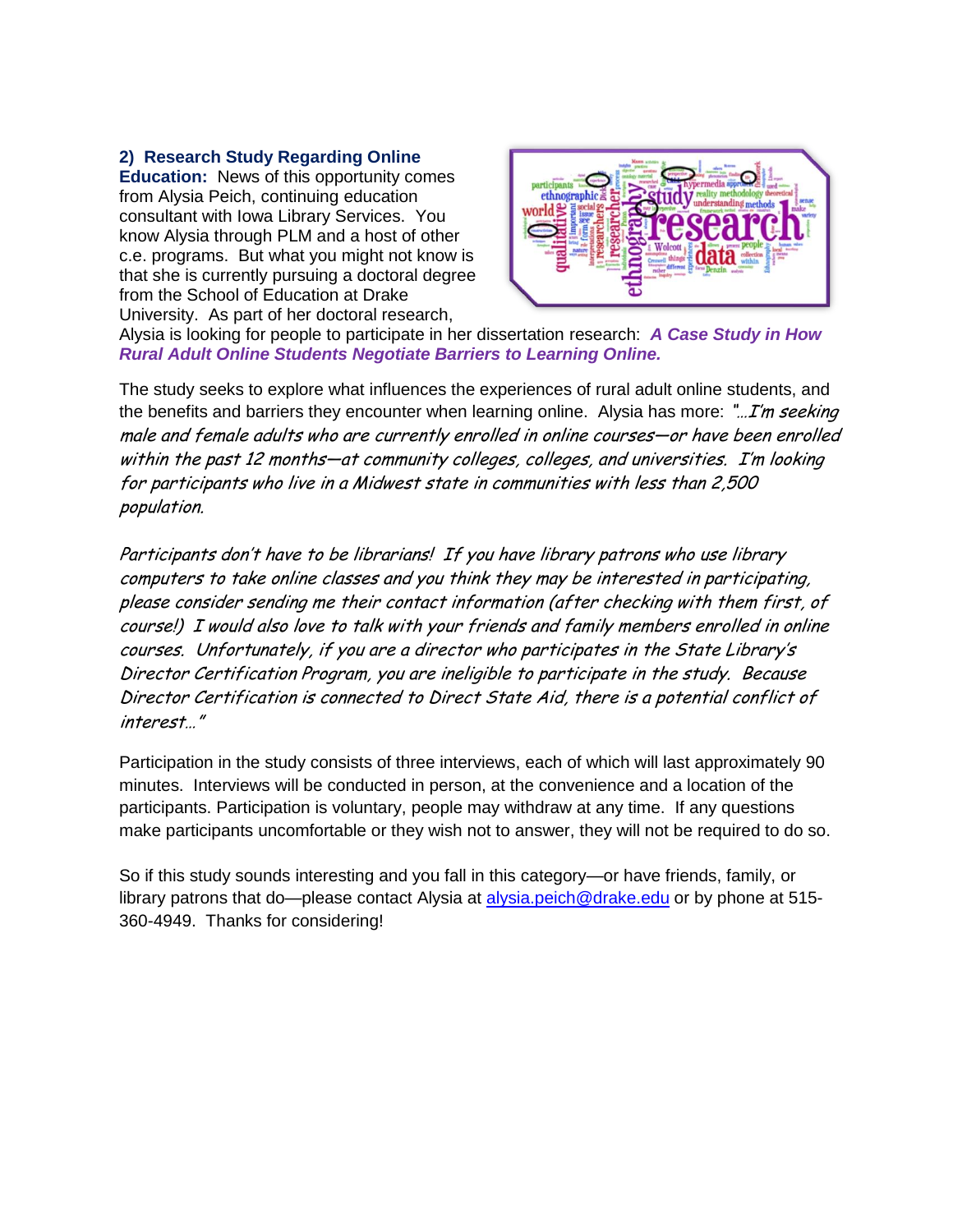

**3) EBSCOHost Training in May:** Coming in May, Iowa Library Services is sponsoring more opportunities to learn more about EBSCO. Lisa Dennis, a national trainer for the EBSCO corporation, will conduct face-to-face classes around the state for Iowa library directors and staff. Attendees will learn how to search EBSCO more effectively and how to market this product to your community.

EBSCOhost is a comprehensive reference database with full text magazines and journals not accessible on the open web. Iowa's subscription includes company profiles, newspapers, images and maps, Funk & Wagnalls Encyclopedia, plus literally thousands of magazines and journals. There are dozens of children's magazines as well as popular newsstand titles like *Smithsonian*, *Golf World*, *Good Housekeeping*, and *Consumer Reports*. In addition, library staff can enjoy reading *Library Journal, American Libraries, School Library Journal,* and many more.

EBSCOhost can be accessed in the library, at school, at work, or at home 24/7, either through a mobile interface or through any Internet browser. EBSCOhost is available to all Iowa public libraries for a small yearly fee: \$25.00 plus five cents per capita (population figures from the 2010 U.S. Census)

These EBSCO classes will be a good chance to better acquaint staff with all that EBSCO has to offer so they, in turn, can better promote this product to library patrons. **Northwest's session** lands on **Wednesday May 18** at **Lake City Public Library**; to see all dates and locations statewide check the c.e. catalog and register for the site nearest you <http://www.statelibraryofiowa.org/cgi-bin/cecat/index.cgi>

**4) Libraries, Museums, and Free Summer Meals:** This news regarding summer meals for kids comes from youth services consultant Merri Monks. The U.S. Department of Agriculture's Summer Food Service Program (SFSP) provides free, nutritious meals to children and teens 18 years old and younger in low-

income communities during summer break. The program depends on community organizations like libraries and museums to serve the meals in a safe, convenient, and fun environment.

The challenge for this free meal program is having enough sites available to serve the meals. In some communities, there simply isn't adequate space, making public libraries and museums are perfect sites because they are well-known, safe, and can add fun learning activities.



On **Wednesday April 13,** the USDA will be offering a **free webinar** from **1:00-2:00PM** central time. Here is the registration link for this webinar<http://tinyurl.com/gt6vxah>Consider joining this webinar to learn more about how your library or museum can get involved. There will be ample time for you to ask questions and share ideas.